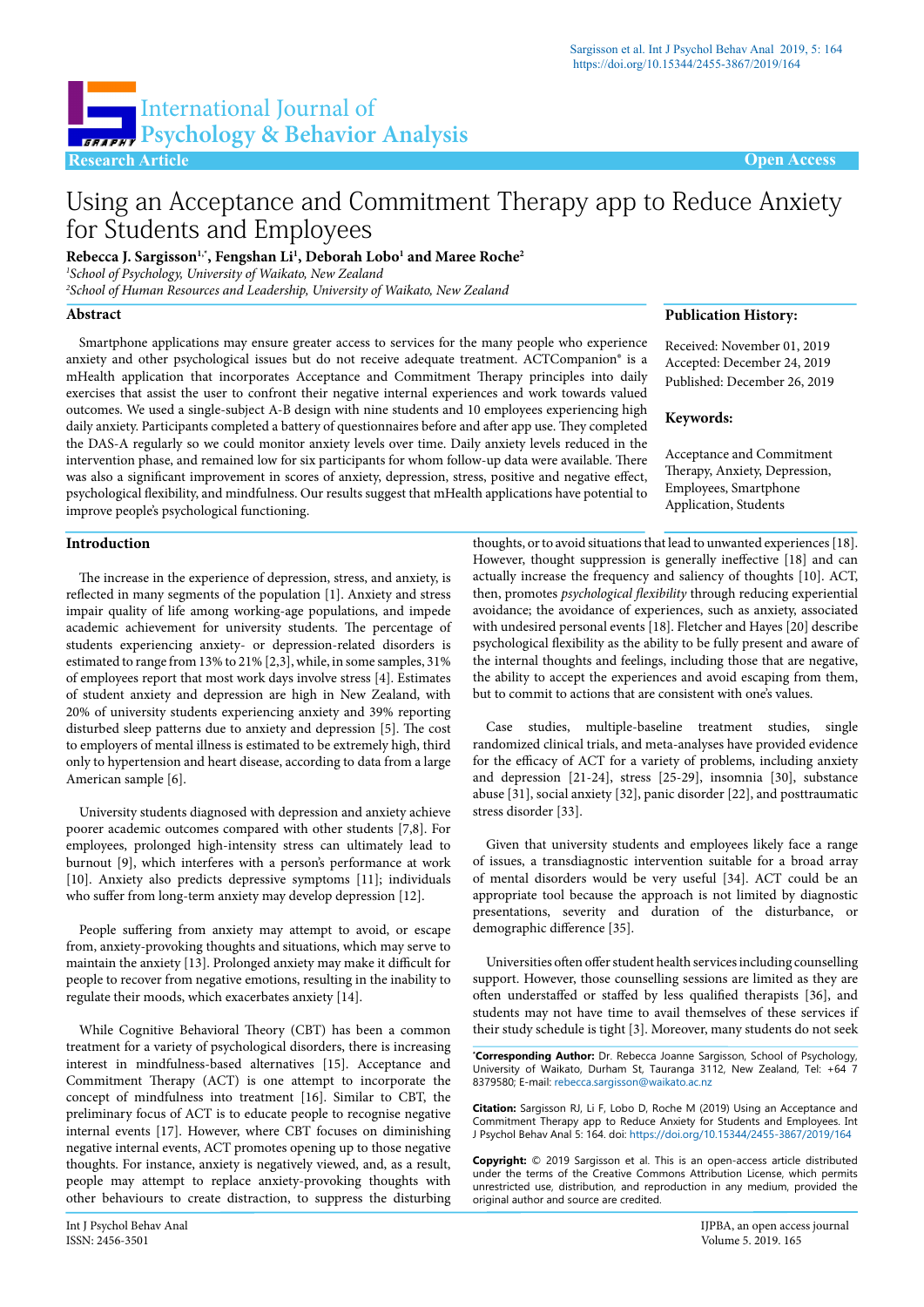Pre and post

psychological services for various reasons [2,37-40]. Similarly, an estimated two-third of Australian adults who meet the criteria for a mental disorder do not consult a mental health professional [41].

The development of smartphone applications (apps) for mental wellbeing has escalated in recent years [42]. Smartphone healthcare apps present a global, cost-effective, and convenient approach to increasing demands for mental healthcare [43]. Apps can provide programmes which positively affect those with mental health conditions, such as stress reduction [44], depression [44], and anxiety reduction [45].

Despite the rapid pace in smartphone app development and growing empirical support for their utility, few studies have specifically explored the implementation of self-help apps based on ACT within populations experiencing stress and anxiety. In the current research, we provided the ACT Companion<sup>TM</sup> app to participants from two distinct populations; undergraduate university students and employees in various industries to examine whether the app was helpful in reducing anxiety. We used a single-subject approach where we monitored daily anxiety levels before, during, and after app use. Additionally, we administered a battery of questionnaires to assess aspects of anxiety, depression, and psychological flexibility before and after app use. We hypothesised, firstly, that scores of anxiety, stress, depression, and negative affect would decrease as a result of app use. Secondly, we predicted that participants' mindfulness, psychological flexibility, and acceptance and wellbeing would increase following app use.

## **Method**

#### **Participants**

To be eligible for inclusion in the study, participants had to have a mobile device (smartphone or android), not be undergoing psychological treatments or taking psychoactive medications, and score at or above 50 on the Daily Assessment of Symptoms-Anxiety (DAS-A). The cut-off score was set at 50 in order to enable detection of reductions in anxiety over time.

**Students:** One male and eight female students of psychology at the University of Waikato, labelled S1 - S9, aged between 19 and 33 years, met the inclusion criteria and completed the study.

**Employees:** Four male and six female people, labelled E1 - E10, aged between 25 and 60 years met the inclusion criteria and completed the study. Three were teachers or vocational or occupational consultants, two were solicitors, two were support workers, one a sales manager, one a resource planner, and one worked in information technology.

#### **Materials**

Participants were given free access to the full version of the ACTCompanion® app on their own mobile device.

# **Measures**

Table 1 lists the measures we used in the study. We asked participants to complete the DAS-A throughout the study to monitor the daily change in anxiety level. We used the State-Trait Anxiety Inventory for Adults (STAI), Hospital Anxiety and Depression Scale (HADS), Perceived Stress Scale-10 (PSS-10), and The Positive and Negative Affect Scales (PANAS) to measure participants' anxiety, stress, and

depression, and the Mindful Attention Awareness Scale (MAAS), and the Acceptance and Action Questionnaire (AAQ-II) to measure psychological flexibility and acceptance at pre- and post-intervention.

Measure What it measures Frequency DAS-A Anxiety level in the past 24hr Daily STAI –Y 1 Current state of anxiety Pre and post STAI –Y 2 Disposition to react anxiously Pre and post HADS- A Anxiety symptoms Pre and post  $HADS-D$  Depression symptoms Pre and post PSS Perceived stress Pre and post PANAS Positive and negative affect Pre and post

|        | Table 1: Measures used in the study. |  |  |
|--------|--------------------------------------|--|--|
|        |                                      |  |  |
| Design |                                      |  |  |

We used a single-subject A-B design with two main phases; baseline (A) and intervention (B). For six participants, we obtained 2 - 3 days' of DAS-A scores a minimum of 6 months after they finished using the

AAQ-II Psychological flexibility Pre and post

MAAS Mindfulness, attention and awareness

## **Procedure**

app; Follow-up (C).

Ethical approval for the research was given by the School of Psychology Research and Ethics Committee under delegated authority of the Human Research Ethics Committee of the University of Waikato. Potential participants contacted us in response to advertisements placed at the University of Waikato, large workplaces in the region, and on social and news media. Once they made contact, we supplied them with an information sheet and, if they were still interested in participating, we met with them either in person or via skype to explain the study and obtain informed consent. Participants who consented first completed the battery of questionnaires on Qualtrics®. We asked them to complete the DAS-A every day for a minimum of 3 days.

During the intervention phase, we gave participants access to the app and asked them to use the app as much as they wanted to, but to complete at least one activity per day. We asked them to continue to complete the DAS-A each day. While we received scores less often than daily for some participants, all participants completed the daily questionnaires regularly.

As a follow-up, we received 1 - 3 days' worth of completed DAS-A questionnaires from three of the nine students, S2, S5, and S9, 8, 9, and 9 months after they had completed the study, and three of the 10 employees, E6, E7, and E10, 6, 9, and 9 months after they had completed their app use.

# **Data analysis**

We analysed the data initially using single-subject graphical analysis by plotting DAS-A scores across phases. We fitted straight lines to the data from Baseline (A) and Intervention (B) phases separately using the linear regression function in Sigmaplot 12.5®. We conducted mixed Analyses of Variance (ANOVA) using IBM SPSS 25® using the slope parameters as a dependent variable and, in a separate ANOVA,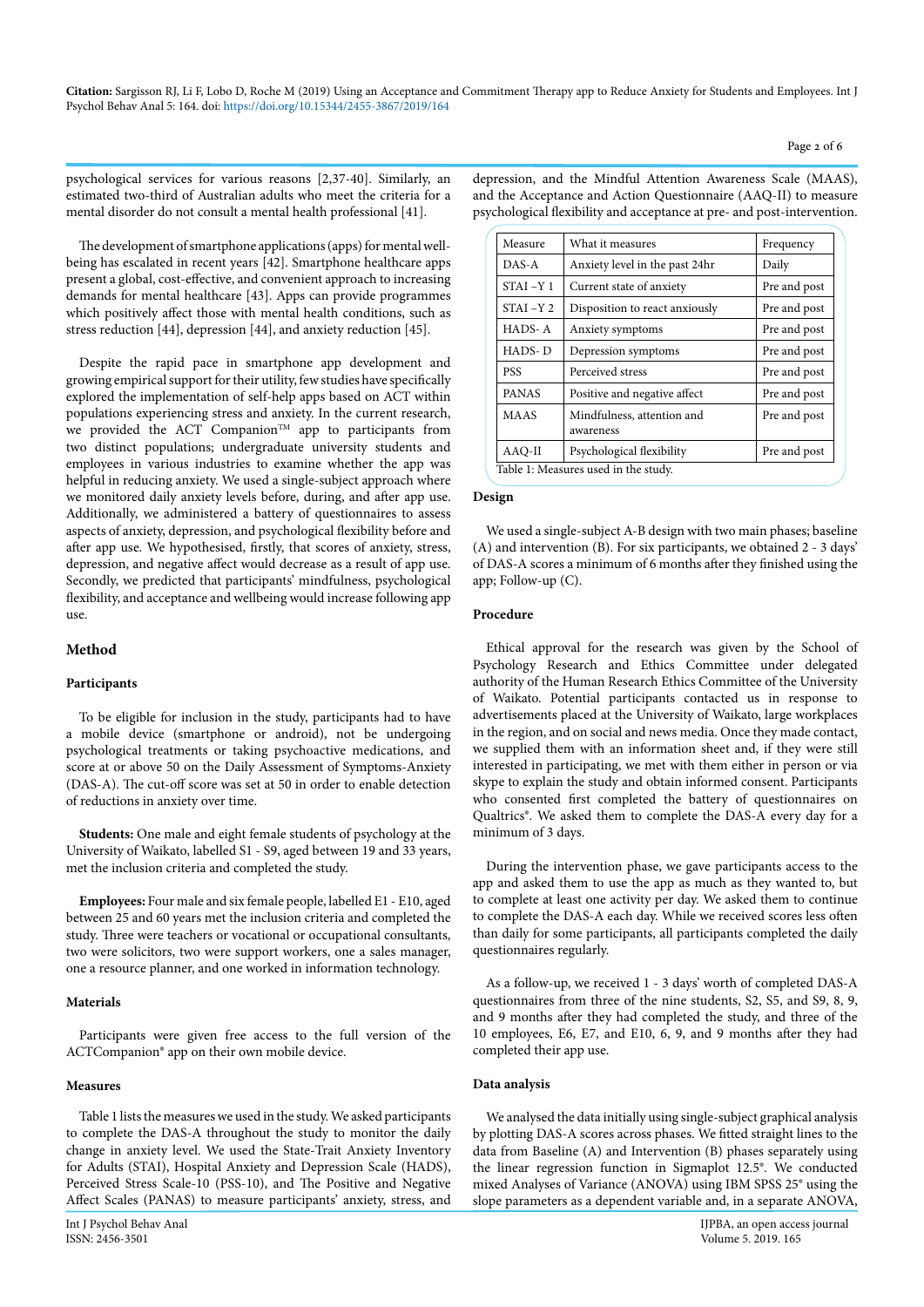scores on the pre- and post-questionnaire measures, to determine whether there was any improvement in dependent variable scores as a result of app use.

## **Results**

#### **Pre-post questionnaire results**

Using the scores from each questionnaire as a dependent variable, we ran a series of mixed ANOVA with participant type (student vs. employee) as a between-subjects independent variable and administration time (pre- or post-app use) as a within-subject independent variable. Every test met the assumption of equality of error variances, according to individual Levene's tests. The results of each ANOVA were similar. Specifically, for every measure, there

was a significant effect of administration time, with post-app scores improving in every instance from pre-app scores, but no main effect of participant type, and no interaction between participant type and administration time. This means that, in every case, scores improved to a similar degree for both students and employees following app use. The statistical results for each measure are given in Table 2.

#### **Daily anxiety scores**

Daily scores on the DAS-A across phases for students consistently showed that, prior to app use, anxiety scores were increasing. During app use, anxiety scores, although variable, decreased gradually over time. Graphed results showed patterns for employees that were less clear. For two employees (E2 and E4), anxiety scores were increasing in baseline, while for three (E1, E5, and E7), they were

|                | Mean |      | 95% CI     |            | $\boldsymbol{F}$ | $\mathcal{P}$ | r   |
|----------------|------|------|------------|------------|------------------|---------------|-----|
|                | Pre  | Post | Pre        | Post       |                  |               |     |
| STAIS-Y1       | 50.4 | 38.5 | 45.5, 55.3 | 33.1, 43.9 | 9.7              | .006          | .60 |
| STAIS-Y2       | 55.0 | 42.3 | 51.3, 58.6 | 37.6, 47.1 | 22.0             | < .001        | .75 |
| HADS-A         | 12.1 | 8.1  | 10.6, 13.6 | 6.6, 9.6   | 21.5             | < .001        | .75 |
| HADS-D         | 6.9  | 3.7  | 5.4, 8.4   | 2.6, 4.7   | 22.8             | < .001        | .76 |
| <b>PSS</b>     | 25.5 | 18.1 | 22.7, 28.4 | 14.6, 21.6 | 24.9             | < .001        | .77 |
| PANAS-Positive | 27.0 | 32.3 | 24.3, 29.6 | 28.8, 35.7 | 9.8              | .006          | .60 |
| PANAS-Negative | 26.9 | 17.4 | 23.5, 30.3 | 15.0, 19.8 | 25.4             | < .001        | .77 |
| <b>MAAS</b>    | 3.0  | 3.5  | 2.7, 3.4   | 3.0, 4.0   | 4.8              | .04           | .47 |
| AAQ-II         | 42.5 | 48.2 | 38.9, 46.0 | 44.2, 52.3 | 5.7              | .03           | .50 |

Table 2: Statistical Results for Individual Mixed ANOVA Run with Each Questionnaire Pre- and Post-App Use. Note that in Every Case, the Degrees of Freedom for the Analysis were 1, 17.



baseline, intervention, and follow-up phases for Participants S2, S5, S7, E6, E7, and E10. In the second year, days begin from Day 357.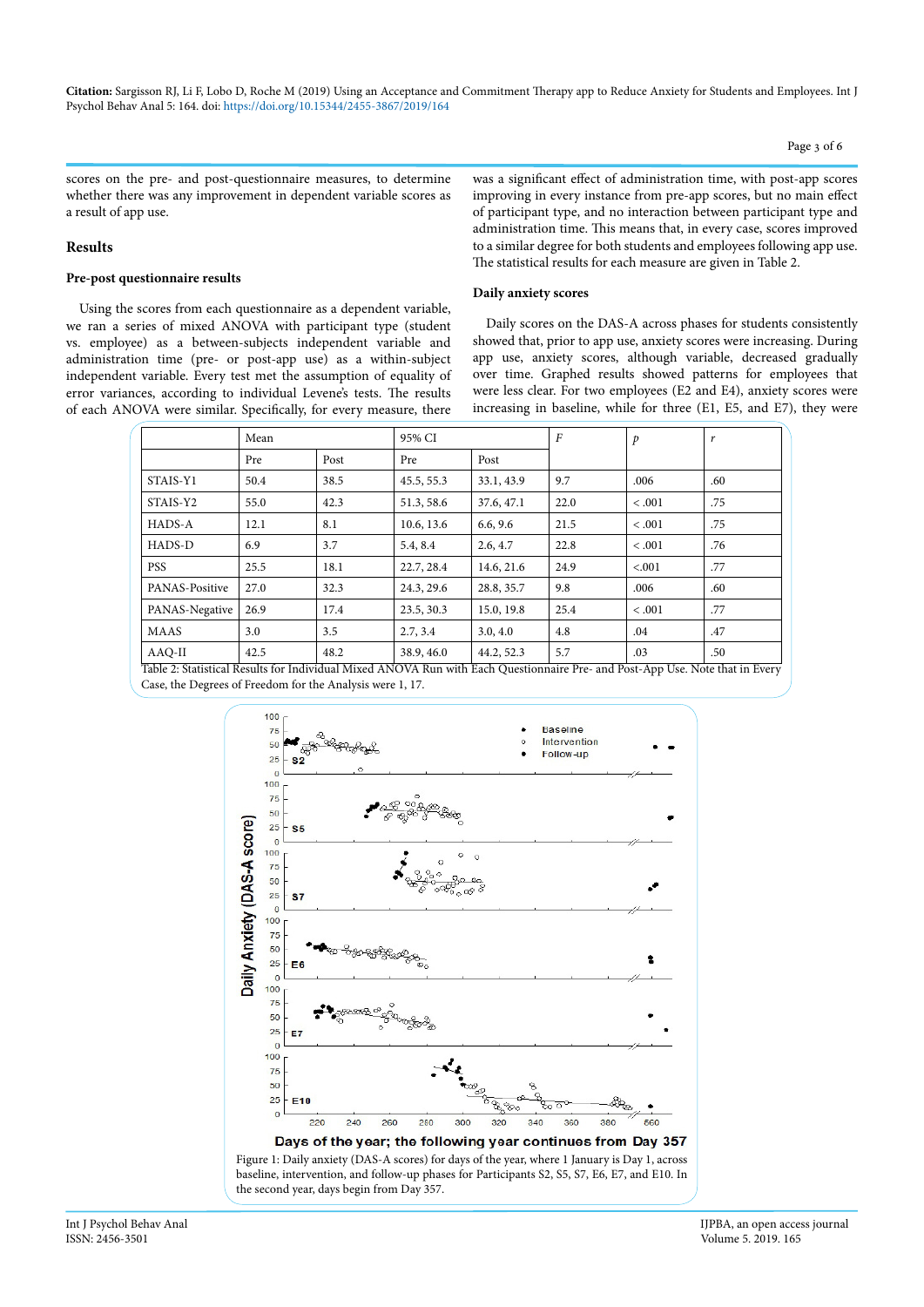neither trending upwards or downwards, and for the remaining five, scores were decreasing prior to app use. During app use, for some participants (E1, E2, E3, E6, E7, E8, and E10), daily anxiety scores decreased relatively steadily during app use. For others (E4, and E9), anxiety scores dropped almost immediately and then remained low and stable across the intervention phase. For E5, app use appeared to have little effect on DAS-A scores. Figure 1 shows the data for the six participants for whom we have follow-up data (S2, S5, S7, E6, E7, and E10). The data for these participants reflect patterns not dissimilar to those found for the remaining participants (not shown).

There was a significant effect of administration time (pre- and during-app use) on the slopes of straight lines fitted to daily data,  $M_{\rm Pre}$  $= .82, 95\% \text{ CI}$ [.18, 1.46],  $M_{\text{post}} = -.29, 95\% \text{ CI}$ [-.40, -.17],  $F(1, 17) =$ 14.32,  $p = .001$ ,  $r = .67$ . Mean slopes were positive prior to app use, showing that daily anxiety levels were increasing on average across baseline, and mean slopes of lines fitted to daily scores during app use were negative, showing that anxiety levels were decreasing. There was also a significant effect of participant type on slope values,  $M_{\text{Employee}} =$  $-29,95\%$  CI[ $-76, 19$ ],  $M_{\text{Student}} = .82,95\%$  CI[ $.32, 1.32$ ],  $F(1, 17) = 11.59$ ,  $p = .003$ ,  $r = .64$ , indicating that student slope values were overall more positive than were employee slope values. The interaction between participant type and administration time was also significant, *F*(1, 17)  $p = 16.84$ ,  $p = .001$ ,  $r = .71$ . The interaction indicated that for employees, slopes changed little across administration time, but that slope values decreased for students from pre- to during-app use periods.

We calculated the mean of the last 3 days of DAS-A scores for baseline and intervention phases and used these means as dependent variable scores in a mixed ANOVA with phase (baseline vs. intervention) as a within-subject independent variable and participant type (student vs. employees) as a between-subject variable. There was a significant main effect of phase, *F*(1, 17) = 68.79, *p*< .001, *r* = .90, with baseline mean scores being significantly higher, *M* = 61.02, 95% CI[57.49, 64.56], than the mean scores recorded for the last 3 days of the intervention phase, *M* = 33.19, 95% CI[27.12, 39.28]. There was no main effect of participant type on mean daily DAS-A scores, *F*(1, 17) < 1, and no significant interaction between phase and participant type,  $F(1, 17) = 1.21$ ,  $p = .29$ ,  $r = .26$ . These results support those from the pre- and post-intervention measures showing that anxiety scores had decreased at the end of the intervention phase compared to those at the end of the baseline phase for both employees and students. Similar results were obtained when the mean follow-up DAS-A scores were entered into a mixed ANOVA with mean baseline DAS-A scores (results not given), showing that DAS-A scores remained low at follow-up, *M* = 36.42, 95% CI[26.78, 46.06] compared to at the end of baseline (mean and CIs already given).

# **Discussion**

We aimed to investigate the efficacy of a smartphone app for relieving anxiety among nine university students and 10 employees. For every measure used in the questionnaire battery, scores improved significantly following app use relative to baseline levels. There was no effect of participant type, and no interaction between participant type and the time that the tests were administered, showing that app use resulted in consistent positive outcomes for both university students and employees. The tests were designed to measure a variety of constructs, including state and trait anxiety and daily anxiety, stress, depression, positive and negative effect, and psychological flexibility. As the scores of all these tests improved, we conclude that use of the ACTCompanion® can result in improvement in a number of areas of people's lives. Similar improvements have been achieved through the use of other smartphones apps, such as an improvement in anxiety, depression, and psychological flexibility scores as a result of using the ACT Daily app [46].

Similar to the findings for the pre- and post-intervention measures, we found that daily scores of anxiety decreased significantly as a result of app use and remained low up to 9 months after the end of the study. Of the six participants who provided follow up data, only one reported that they were still using the app, suggesting that improvements engendered through app use were maintained in the absence of app use and potentially that the participants had learned to incorporate the app activities into their everyday lives.

Our finding that individual engagement with a widely available app had reliable and sustainable positive effects on people from two different populations is encouraging. As argued earlier, many people who require an psychological intervention do not receive one [2,37- 41], so effective interventions that have the potential to reach large numbers of people before their problems become overwhelming are extremely valuable.

One potential limitation of our study is related to the self-reported nature of the data, and, therefore, the possibility that participants reported improvements because of expectation effects. While we acknowledge this possibility, we doubt that the positive results found here were entirely attributable to such an effect. Evidence to support our position come from the follow-up data, as participants could not be reasonably expected to have remembered the way they were answering the DAS-A up to 9 months since they last completed it. Hence, we tentatively accept the improvements reported by the participants here as accurately reflecting their experience.

We used a single-subject, non-concurrent-baseline design across multiple participants which offers many advantages over other approaches [47]. A concurrent, multiple-baseline design requires that individuals begin the baseline condition at the same time, however, using a non-concurrent design made recruiting participants more convenient as each participant could start as they were recruited. This design was practical and flexible as not all individuals were available at the same time. In addition, each individual served as their own control, reducing variability and increasing validity. As argued by Singh, Starkey, and Sargisson [48], single-subject designs "hold great promise for evaluating the outcomes of mHealth behavioural interventions" (p. 8). Particularly, removing the requirement for large sample sizes enables evaluations which are much quicker to complete - an important consideration in the rapidly evolving field of mHealth [48].

# **Acknowledgements**

We would like to thank the developers of the ACTCompanion® app, Anthony Berrick and Dr. Russ Harris, for supporting the study with free apps for our participants.

# **Ethical Approval**

We gained ethical approval from the School of Psychology Research and Ethics Committee under delegated authority of the University of Waikato Human Research Ethics Committee.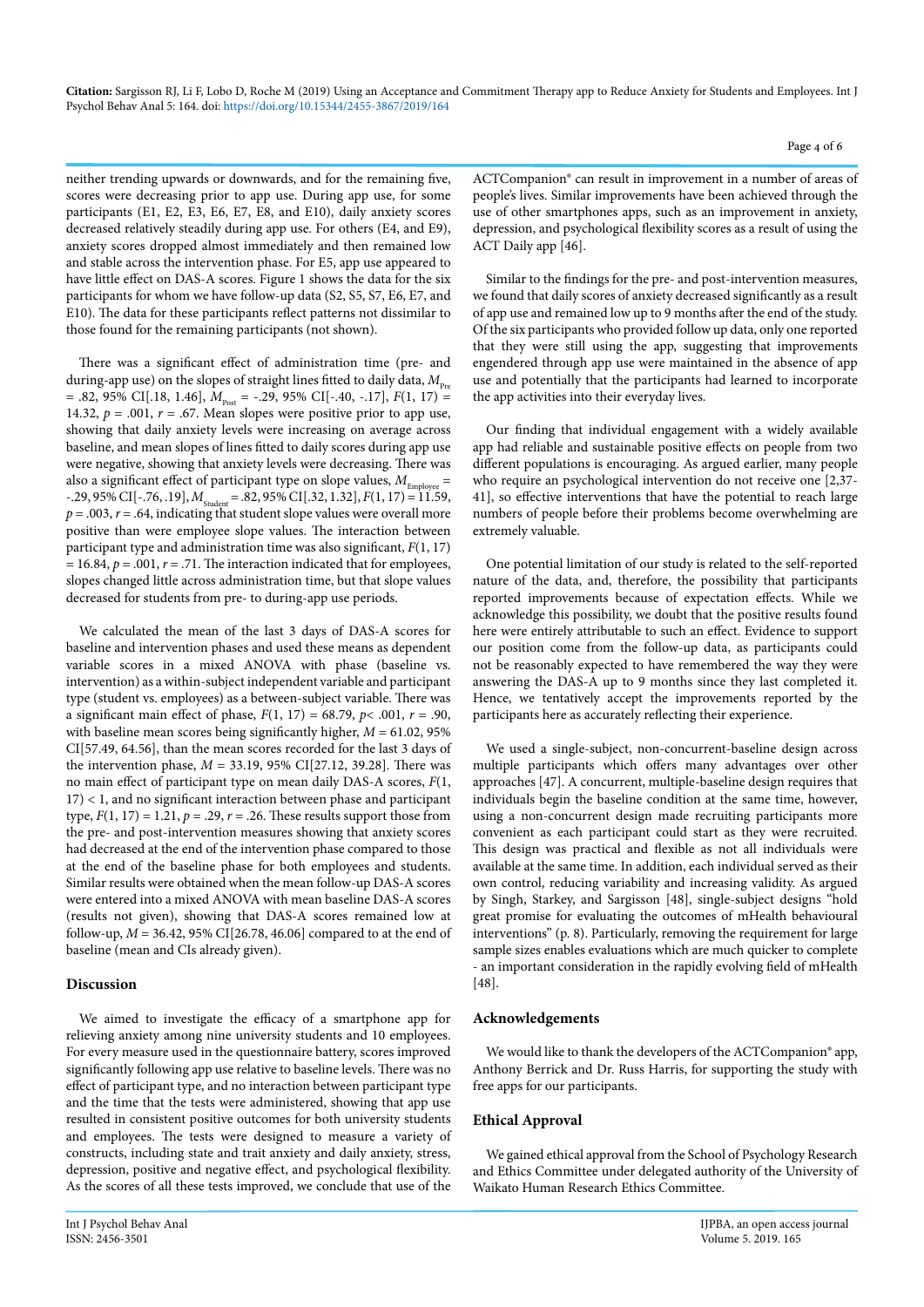Page 5 of 6

## **Funding**

The research was supported by the ACTCompanion® developers through the donation of free access to apps for our participants.

## **Conflict of Interest**

The authors declare that they have no competing interests.

#### **References**

- 1. [Hendriks SM, Spijker J, Licht CM, Hardeveld F, de Graaf R, et al. \(2015\) Long](https://www.ncbi.nlm.nih.gov/pubmed/25805404)[term work disability and absenteeism in anxiety and depressive disorders. J](https://www.ncbi.nlm.nih.gov/pubmed/25805404)  [Affect Disord 178: 121-130.](https://www.ncbi.nlm.nih.gov/pubmed/25805404)
- 2. [Eisenberg D, Gollust SE, Golberstein E, Hefner JL \(2007\) Prevalence and](https://www.ncbi.nlm.nih.gov/pubmed/18194033)  [correlates of depression, anxiety, and suicidality among university students.](https://www.ncbi.nlm.nih.gov/pubmed/18194033)  [Am J Orthopsychiatry 77: 534-542.](https://www.ncbi.nlm.nih.gov/pubmed/18194033)
- 3. [Hunt J, Eisenberg D \(2010\) Mental health problems and help-seeking](https://www.ncbi.nlm.nih.gov/pubmed/20123251)  [behavior among college students. J Adolesc Health 46: 3-10.](https://www.ncbi.nlm.nih.gov/pubmed/20123251)
- 4. [Dewa CS, Lesage A, Goering P, Craveen M \(2004\) Nature and prevalence of](https://www.ncbi.nlm.nih.gov/pubmed/15829761)  [mental illness in the workplace. Healthc Pap 5: 12-25.](https://www.ncbi.nlm.nih.gov/pubmed/15829761)
- 5. [Samaranayake CB, Arroll B, Fernando AT \(2014\) Sleep disorders, depression,](https://www.ncbi.nlm.nih.gov/pubmed/25145302)  [anxiety and satisfaction with life among young adults: A survey of university](https://www.ncbi.nlm.nih.gov/pubmed/25145302)  [students in Auckland, New Zealand. N Z Med J 127: 13-22.](https://www.ncbi.nlm.nih.gov/pubmed/25145302)
- 6. [Goetzel RZ, Long SR, Ozminkowski RJ, Hawkins K, Wang S, et al. \(2004\)](https://www.ncbi.nlm.nih.gov/pubmed/15076658)  [Health, absence disability, and presenteeism cost estimates of certain](https://www.ncbi.nlm.nih.gov/pubmed/15076658)  [physical and mental health conditions affecting U. S. employers. J Occup](https://www.ncbi.nlm.nih.gov/pubmed/15076658)  [Environ Med 46: 398-412.](https://www.ncbi.nlm.nih.gov/pubmed/15076658)
- 7. [Andrews B, Wilding JM \(2004\) The relation of depression and anxiety to life](https://www.ncbi.nlm.nih.gov/pubmed/15527535)[stress and achievement in students. Br J Psychol 94: 509-521.](https://www.ncbi.nlm.nih.gov/pubmed/15527535)
- 8. [Hysenbegasi A, Hass SL, Rowland CR \(2005\) The impact of depression on](https://www.ncbi.nlm.nih.gov/pubmed/16278502)  [the academic productivity of university students. J Mental Health Policy](https://www.ncbi.nlm.nih.gov/pubmed/16278502)  [Econ 8: 145-151.](https://www.ncbi.nlm.nih.gov/pubmed/16278502)
- 9. [Lasalvia A, Bonetto C, Bertani M, Bissoli S, Cristofalo D, et al. \(2009\) Influence](https://www.ncbi.nlm.nih.gov/pubmed/19949206)  [of perceived organizational factors on job burnout: Survey of community](https://www.ncbi.nlm.nih.gov/pubmed/19949206)  [mental health staff. Br J Psychiatry 195: 537-554.](https://www.ncbi.nlm.nih.gov/pubmed/19949206)
- 10. Paterson R, Adams J (2011) Professional burnout- a regulatory perspective. [NZ Med J 124: 40-46.](https://www.ncbi.nlm.nih.gov/pubmed/21750594)
- 11. [Winer ES, Bryant J, Bartoszek G, Rojas E, Nadorff MR, et al. \(2017\) Mapping](https://www.ncbi.nlm.nih.gov/pubmed/28668590)  [the relationship between anxiety, anhedonia, and depression. J Affect](https://www.ncbi.nlm.nih.gov/pubmed/28668590)  [Disord 221: 289-296.](https://www.ncbi.nlm.nih.gov/pubmed/28668590)
- 12. [Kaufman J, Charney D \(2000\) Comorbidity of mood and anxiety disorders.](https://www.ncbi.nlm.nih.gov/pubmed/11098417)  [Depress Anxiety 12: 69-76.](https://www.ncbi.nlm.nih.gov/pubmed/11098417)
- 13. [Borkovec TD, Alcaine OM, Behar E \(2004\) Avoidance theory of worry and](https://psycnet.apa.org/record/2004-16375-004)  [generalized anxiety disorder. In: Heimberg RG, Turk CL, and Mennin DS](https://psycnet.apa.org/record/2004-16375-004)  [\(eds\) Generalized anxiety disorder: Advances in research and practice. New](https://psycnet.apa.org/record/2004-16375-004)  [York: Guildford Press.](https://psycnet.apa.org/record/2004-16375-004)
- 14. [Mennin DS, Heimberg RG, Turk CL, Fresco DM \(2005\) Preliminary evidence](https://www.ncbi.nlm.nih.gov/pubmed/16086981)  [for an emotion dysregulation model of generalized anxiety disorder. Behav](https://www.ncbi.nlm.nih.gov/pubmed/16086981)  [Res Ther 43: 1281-1310.](https://www.ncbi.nlm.nih.gov/pubmed/16086981)
- 15. [Arch JJ, Craske MG \(2008\) Acceptance and commitment therapy and](https://onlinelibrary.wiley.com/doi/abs/10.1111/j.1468-2850.2008.00137.x)  [cognitive behavioral therapy for anxiety disorders: Different treatments,](https://onlinelibrary.wiley.com/doi/abs/10.1111/j.1468-2850.2008.00137.x)  [similar mechanisms? Clin Psychol: Sci Pract 15: 263-279.](https://onlinelibrary.wiley.com/doi/abs/10.1111/j.1468-2850.2008.00137.x)
- 16. [Arch JJ, Eifert GH, Davies C, Plumb Vilardaga JC, Rose RD, et al. \(2012\)](https://www.ncbi.nlm.nih.gov/pubmed/22563639)  [Randomized clinical trial of cognitive behavioral therapy \(CBT\) versus](https://www.ncbi.nlm.nih.gov/pubmed/22563639)  [acceptance and commitment therapy \(ACT\) for mixed anxiety disorders. J](https://www.ncbi.nlm.nih.gov/pubmed/22563639)  [Consult Clin Psychol 80: 750-765.](https://www.ncbi.nlm.nih.gov/pubmed/22563639)
- 17. [Hayes SC, Luoma JB, Bond FW, Masuda A, Lillis J, et al. \(2006\) Acceptance](https://www.ncbi.nlm.nih.gov/pubmed/16300724)  [and commitment therapy: Model, processes and outcomes. Behav Res Ther](https://www.ncbi.nlm.nih.gov/pubmed/16300724)  [44: 1-25.](https://www.ncbi.nlm.nih.gov/pubmed/16300724)
- 18. [Hayes SC, Wilson KG, Gifford EV, Follette VM, Strosahl K, et al. \(1996\)](https://www.ncbi.nlm.nih.gov/pubmed/8991302)  [Experiential avoidance and behavioral disorders: A functional dimensional](https://www.ncbi.nlm.nih.gov/pubmed/8991302)  [approach to diagnosis and treatment. J Consult Clin Psychol 64: 1152-1168.](https://www.ncbi.nlm.nih.gov/pubmed/8991302)
- 19. [Abramowitz JS, Tolin DF, Street GP \(2001\) Paradoxical effects of thought](https://www.ncbi.nlm.nih.gov/pubmed/11434226)  [suppression: A meta-analysis of controlled studies. Clin Psychol Rev 21:](https://www.ncbi.nlm.nih.gov/pubmed/11434226)  [683-703.](https://www.ncbi.nlm.nih.gov/pubmed/11434226)
- 20. [Fletcher L, Hayes S \(2005\) Relational frame theory, acceptance and](https://link.springer.com/article/10.1007/s10942-005-0017-7)  [commitment therapy, and a functional analytic definition of mindfulness. J](https://link.springer.com/article/10.1007/s10942-005-0017-7)  [Rat-Emo Cognitive-Behav Ther 23: 315-336.](https://link.springer.com/article/10.1007/s10942-005-0017-7)
- 21. [Danitz SB, Orsillo SM \(2014\) The mindful way through the semester: An](https://www.ncbi.nlm.nih.gov/pubmed/24452372)  [investigation of the effectiveness of an acceptance-based behavioral](https://www.ncbi.nlm.nih.gov/pubmed/24452372)  [therapy program on psychological wellness in first-year students. Behav](https://www.ncbi.nlm.nih.gov/pubmed/24452372)  [Modif 38: 549-566.](https://www.ncbi.nlm.nih.gov/pubmed/24452372)
- 22. [Eifert GH, Forsyth JP, Arch J, Espejo E, Keller M, et al. \(2009\) Acceptance](https://www.sciencedirect.com/science/article/abs/pii/S1077722909000911)  [and Commitment Therapy for Anxiety Disorders: Three case studies](https://www.sciencedirect.com/science/article/abs/pii/S1077722909000911)  [exemplifying a unified treatment protocol. CognBehav Pract 16: 368-385.](https://www.sciencedirect.com/science/article/abs/pii/S1077722909000911)
- 23. [Richardson T, Bramwell K \(2018\) Improvements in depression and mental](https://www.ncbi.nlm.nih.gov/pubmed/29515268)  [health after Acceptance and Commitment Therapy are related to changes](https://www.ncbi.nlm.nih.gov/pubmed/29515268)  [in defusion and values- based action. J Contemp Psychotherapy 1: 9-14.](https://www.ncbi.nlm.nih.gov/pubmed/29515268)
- 24. [Roemer L, Orsillo SM, Salters-Pedneault K \(2008\) Efficacy of an acceptance](https://www.ncbi.nlm.nih.gov/pubmed/19045976)[based behavior therapy for generalized anxiety disorder: Evaluation in a](https://www.ncbi.nlm.nih.gov/pubmed/19045976)  [randomized controlled trial. J Consult Clin Psychol 76: 1083-1089.](https://www.ncbi.nlm.nih.gov/pubmed/19045976)
- 25. [Biglan A, Layton GL, Jones LB, Hankins M, Rusby JC, et al. \(2013\) The value of](https://www.ncbi.nlm.nih.gov/pubmed/24223451)  [workshops on psychological flexibility for early childhood special education](https://www.ncbi.nlm.nih.gov/pubmed/24223451)  [staff. Top Early Childhood Special Educ 32: 196-210.](https://www.ncbi.nlm.nih.gov/pubmed/24223451)
- 26. [Bond FW and Bunce D \(2000\) Mediators of change in emotion-focused](https://www.ncbi.nlm.nih.gov/pubmed/10658893)  [and problem-focused worksite stress management interventions. J Occup](https://www.ncbi.nlm.nih.gov/pubmed/10658893)  [Health Psychol 5: 156-163.](https://www.ncbi.nlm.nih.gov/pubmed/10658893)
- 27. [Brinkborg H, Michanek J, Hesser H, Berglund G \(2011\) Acceptance and](https://www.ncbi.nlm.nih.gov/pubmed/21513917)  [commitment therapy for the treatment of stress among social workers: A](https://www.ncbi.nlm.nih.gov/pubmed/21513917)  [randomized controlled trial. Behav Res Ther 49: 389-398.](https://www.ncbi.nlm.nih.gov/pubmed/21513917)
- 28. [Moran D \(2015\) Acceptance and Commitment training in the workplace.](https://www.sciencedirect.com/science/article/pii/S2352250X15000573)  [Curr Opin Psychol 2: 26-31.](https://www.sciencedirect.com/science/article/pii/S2352250X15000573)
- 29. [Wersebe H, Lieb R, Meyer AH, Hofer P, Gloster AT, et al. \(2018\) The](https://www.sciencedirect.com/science/article/pii/S1697260017300650)  [link between stress, well-being, and psychological flexibility during an](https://www.sciencedirect.com/science/article/pii/S1697260017300650)  [Acceptance and Commitment Therapy self-help intervention. Int J Clin](https://www.sciencedirect.com/science/article/pii/S1697260017300650)  [Health Psychol 18: 60-68.](https://www.sciencedirect.com/science/article/pii/S1697260017300650)
- 30. [Ong JC, Ulmer CS, Manber R \(2012\) Improving sleep with mindfulness and](https://www.ncbi.nlm.nih.gov/pubmed/22975073)  [acceptance: A metacognitive model of insomnia. Behav Res Ther 50: 651-](https://www.ncbi.nlm.nih.gov/pubmed/22975073) [660.](https://www.ncbi.nlm.nih.gov/pubmed/22975073)
- 31. [Svanberg G, Munck I, Levander M \(2017\) Acceptance and commitment](https://www.ncbi.nlm.nih.gov/pubmed/28794670)  [therapy for clients institutionalized for severe substance-use disorder: a](https://www.ncbi.nlm.nih.gov/pubmed/28794670)  [pilot study. Subst Abuse Rehab 8: 45-51.](https://www.ncbi.nlm.nih.gov/pubmed/28794670)
- Dalrymple KL, Herbert JD (2007) Acceptance and commitment therapy for [generalized social anxiety disorder: A pilot study. Behav Modification 31:](https://www.ncbi.nlm.nih.gov/pubmed/17699117)  [543-568.](https://www.ncbi.nlm.nih.gov/pubmed/17699117)
- 33. [Orsillo SM, Batten SV \(2005\) Acceptance and Commitment Therapy in the](https://www.ncbi.nlm.nih.gov/pubmed/15557480)  [Treatment of Posttraumatic Stress Disorder. Behavior Modification 29: 95-](https://www.ncbi.nlm.nih.gov/pubmed/15557480) [129.](https://www.ncbi.nlm.nih.gov/pubmed/15557480)
- 34. [McEvoy PM, Nathan P, Norton PJ \(2009\) Efficacy of transdiagnostic](https://psycnet.apa.org/record/2009-10605-003)  [treatments: A review of published outcome studies and future research](https://psycnet.apa.org/record/2009-10605-003)  [directions. J Cogn Psychother 23: 20-33.](https://psycnet.apa.org/record/2009-10605-003)
- 35. [Hayes SC, Pistorello J, Levin ME \(2012\) Acceptance and commitment therapy](https://psycnet.apa.org/record/2012-26572-003)  [as a unified model of behavior change. CounselPsychol 40: 976-1002.](https://psycnet.apa.org/record/2012-26572-003)
- 36. [Jaworska N, De Somma E, Fonseka B, Heck E, MacQueen GM, et al. \(2016\)](https://www.ncbi.nlm.nih.gov/pubmed/27310230)  [Mental health services for students at postsecondary institutions: A national](https://www.ncbi.nlm.nih.gov/pubmed/27310230)  [survey. Can J Psychiatry 61: 766-775.](https://www.ncbi.nlm.nih.gov/pubmed/27310230)
- 37. [Gulliver A, Griffiths KM, Christensen H \(2010\) Perceived barriers and](https://www.ncbi.nlm.nih.gov/pubmed/21192795)  [facilitators to mental health help-seeking in young people: A systematic](https://www.ncbi.nlm.nih.gov/pubmed/21192795)  [review. BMC Psychiatry 10: 113.](https://www.ncbi.nlm.nih.gov/pubmed/21192795)
- 38. [McKinney KG \(2009\) Initial evaluation of active minds: a student](https://www.tandfonline.com/doi/abs/10.1080/87568220903167232)  [organization dedicated to reducing the stigma of mental illness. J College](https://www.tandfonline.com/doi/abs/10.1080/87568220903167232)  [Student Psychotherapy 23: 281-301.](https://www.tandfonline.com/doi/abs/10.1080/87568220903167232)
- 39. [Vogel DL, Wade NG, Hackler AH \(2007\) Perceived public stigma and the](https://psycnet.apa.org/record/2006-23057-004)  [willingness to seek counseling: The mediating roles of self-stigma and](https://psycnet.apa.org/record/2006-23057-004)  [attitudes toward counseling. J Counsel Psychol 54: 40-50.](https://psycnet.apa.org/record/2006-23057-004)
- 40. [Zivin K, Eisenberg D, Gollust SE, et al. Persistence of mental health problems](https://www.ncbi.nlm.nih.gov/pubmed/19178949)  [and needs in a college student population. J Affect Disord 117: 180-185.](https://www.ncbi.nlm.nih.gov/pubmed/19178949)
- 41. [Andrews G, Issakidis C, Carter G \(2001\) Shortfall in mental health service](https://www.ncbi.nlm.nih.gov/pubmed/11689399)  [utilisation. Br J Psychiatry 179: 417-425.](https://www.ncbi.nlm.nih.gov/pubmed/11689399)
- 42. [Sandholzer M, Deutsch T, Frese T, Winter A, et al. \(2015\) Predictors of](https://www.ncbi.nlm.nih.gov/pubmed/25994310)  [students' self-reported adoption of a smartphone application for medical](https://www.ncbi.nlm.nih.gov/pubmed/25994310)  [education in general practice. BMC Med Ed 15: 91.](https://www.ncbi.nlm.nih.gov/pubmed/25994310)